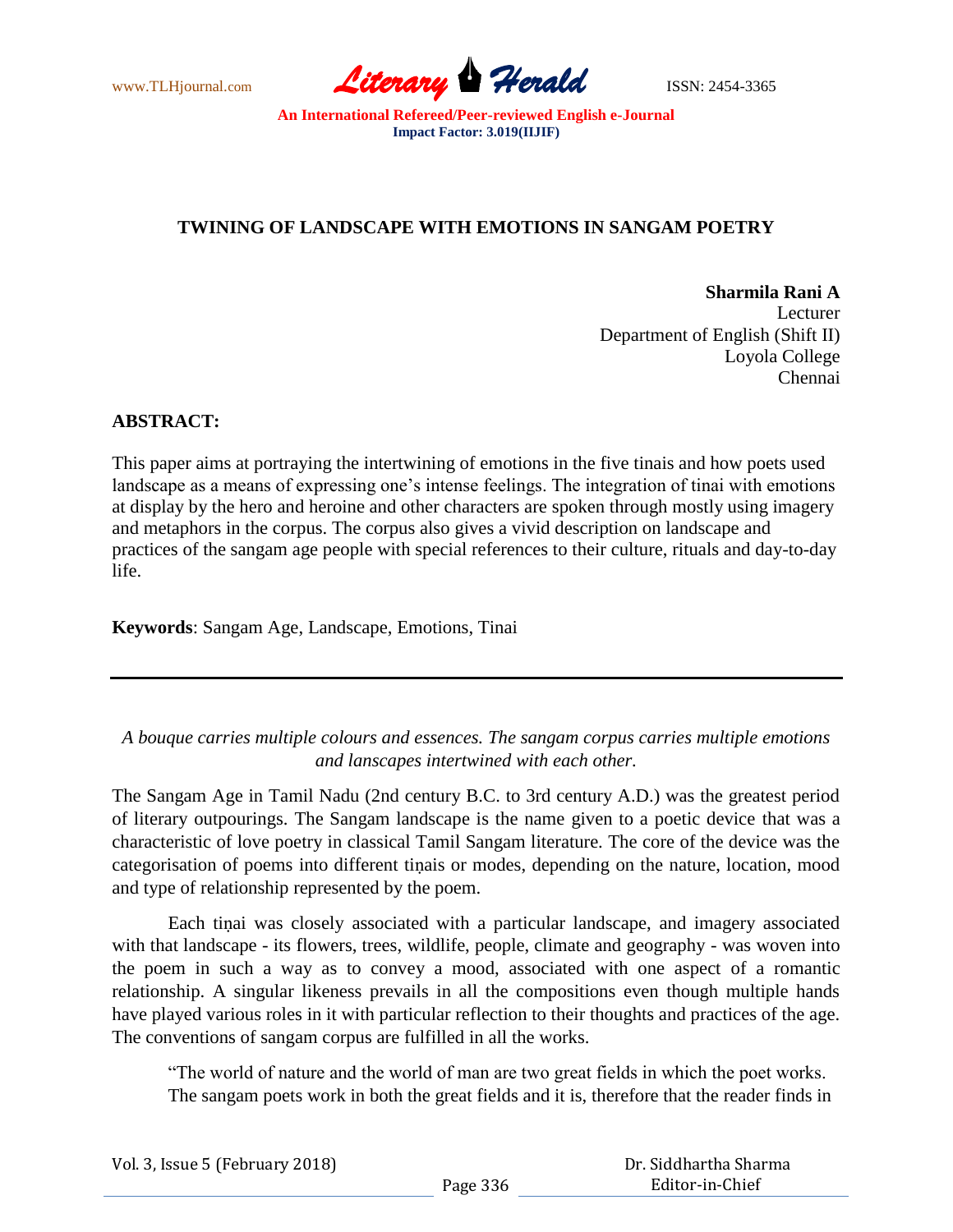

their poems what Palgrave would characterize as the marriage of man with nature," says JC Shairp in his work Landscape in poetry(28).

There are two kinds of sangam poetry: Akam and Puram. Akam poems had love as their main theme and Puram poems were about war and valor. In akam, we have pre-martial and martial, clandestine and illicit; conjugal happiness and infidelity; separation and union. In puram, we have war, valor, justice, retrieval of the cattle after the war, victory in war, raids during war, kings in battle, charity, fame and honour.

The work of nature observed in earth and sky and flora and fauna are portrayed through various literary compositions. This exterior landscape that mapped an interior terrain of emotion and feeling got associated with a phase of love. Kurinji landscape, the lush and beautiful land with waterfall and high hills was associated with the burst of passion in the first union of lovers. Mullai, the verdant forest land with the fragrance of wild jasmine, was associated with the patient waiting of lovers before their union in marriage.

Neidal, the coastal plain, was inhabited by hardy fishing folk who lived at the edge of life. This landscape was associated with the feeling of anxiety experienced by the lover waiting for her man who has braved the stormy ocean. Marudam, the fertile river plains and centre of urban life, was associated with infidelity and misunderstanding between lovers. Palai referred to the forest land and hillside parched by the scorching heat of sun in the summer months. The bleak and relentless dry lands of Palai were associated with the feeling of desolation experienced by lovers in life"s harsh terrain.

The physio-geographic conditions influence the writers and also reminds of the "growing civilization of man". Aintinai deals with love in the five stages. These stages of love are correlated to the five kinds of natural environment. The five-fold division stands for the different culture and each division of the land preserves its characteristics of the stage of culture peculiar to it.

"*Mullai country is associated with the rainy season and evening Kurinci with the season of evening dew and midnight Marutham, with the later part of night and the dawn Neytal with the twilight or evening Palai with summer, the season of morning dew, and midday.*" - Ramanujan, 238.

There is a remarkable blending of external nature with feelings of joy and sorrow in human life. It is the primary 'pond' or 'the principal source of meaning' and there is a deep bond between the human characters and the plants, birds and beasts. The landscape is the metalanguage of the variety of moods.

Puram is also divided into tinais. They are catogrised as follows:

*"Vetchi (Kurunji) – capturing enemy cattle as prelude to war*

| Vol. 3, Issue 5 (February 2018) |          | Dr. Siddhartha Sharma |  |
|---------------------------------|----------|-----------------------|--|
|                                 | Page 337 | Editor-in-Chief       |  |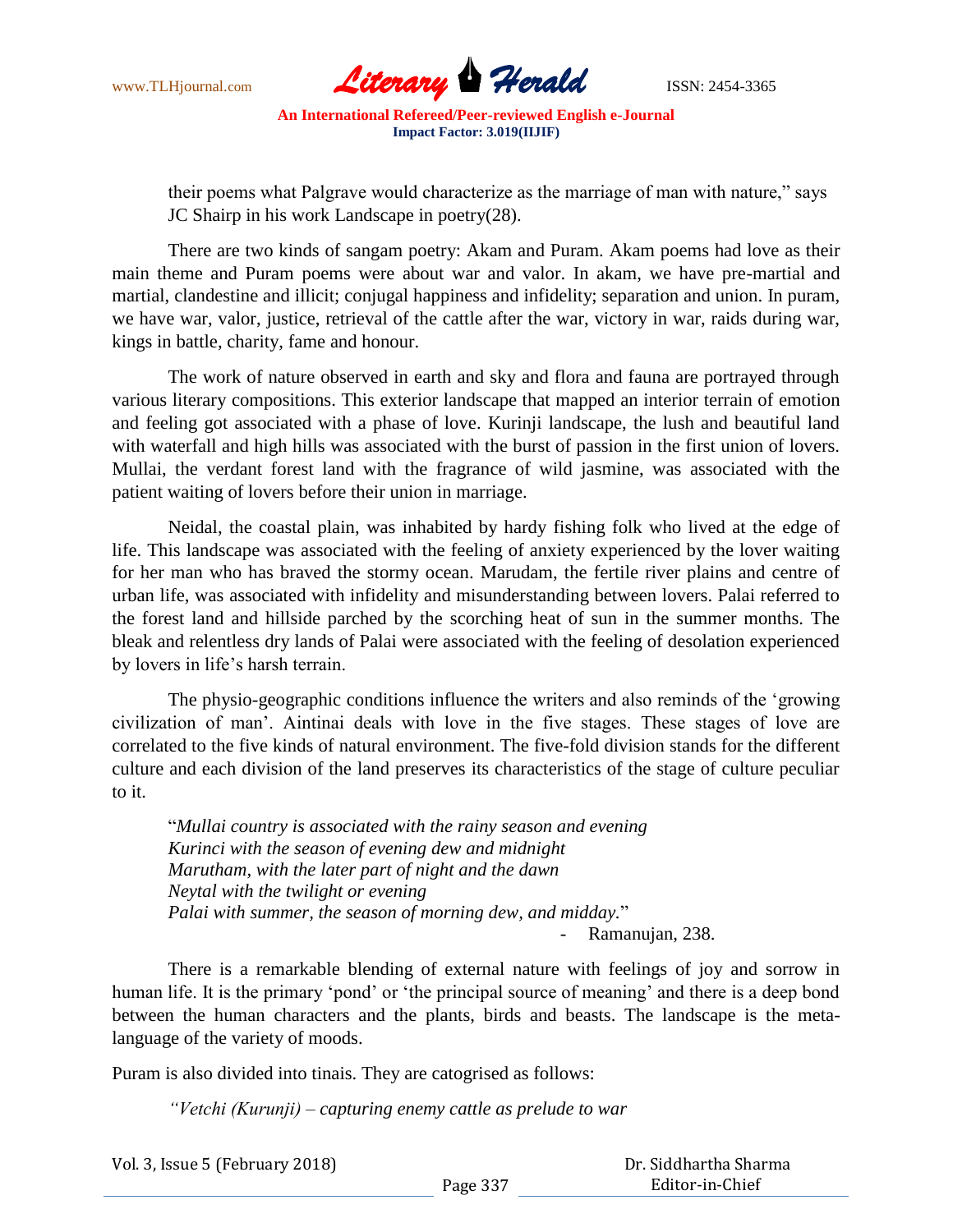

*Vanchi (Mullai) – invading the enemy Ulignai (Marutham) – encirclement of enemy fortifications Thumbai (Neidal) – waging of war Vagai (Palai) – celebrates victory in war Padan (Kaikkilai) – glory of warriors and kingsin battle, in charity, in fame and honour."*

Thangappa, 28.

Looking back at akam poems that reflect a lot of emotions based on love, they are twined with the flora and fauna of the tinais. This inter-twining of landscapes with emotions is hard to come by but writers of the sangam corpus does it effortlessly and with steady flow of thoughts and ideas mingled along with nature. Nature becomes the screen on which their emotions are painted.

*KURINJI:* Clandestine meeting of lovers. The landscape is a mountainous region with a special flower named kurinji that blossoms once in twelve years. The subject of the kurinji tinai poems is mainly the secret meeting of the lovers, the gossip that starts because of that and the talk about the hero getting married to the heroine. Kurinji tinai"s main sentiment is the love and union of the lovers.

The poems in kurinji tinai bring before us the beautiful landscape of the mountains along with the fauna and flora. We can imagine the girls living close to the nature, playing in the waterfalls, chasing parrots, meeting the hero and falling in love. The poems also bring out the scenes of the monkeys leaping around in the trees, the steep valleys, waterfalls, the flowers, and about everything nature offers in the mountains.

*Lovers' Meetings:*

*What she said*

Bigger than earth, certainly, higher than sky, More unfathomable than the waters Is this love for this man Of the mountain slopes Where bees make rich honey From the flowers of the kurinji That has such black stalks"

**Tevakulattar** Kuruntokai 3

Muthal is the land, sky, mountain and ocean. Karu elements are honey and kurinji flowers. Uri is the love feeling that the heroine has for the hero. The heroine is very happy about her love for the hero. The union is not described or talked about but rather it is enacted through the scene of

| Vol. 3, Issue 5 (February 2018) |          | Dr. Siddhartha Sharma |
|---------------------------------|----------|-----------------------|
|                                 | Page 338 | Editor-in-Chief       |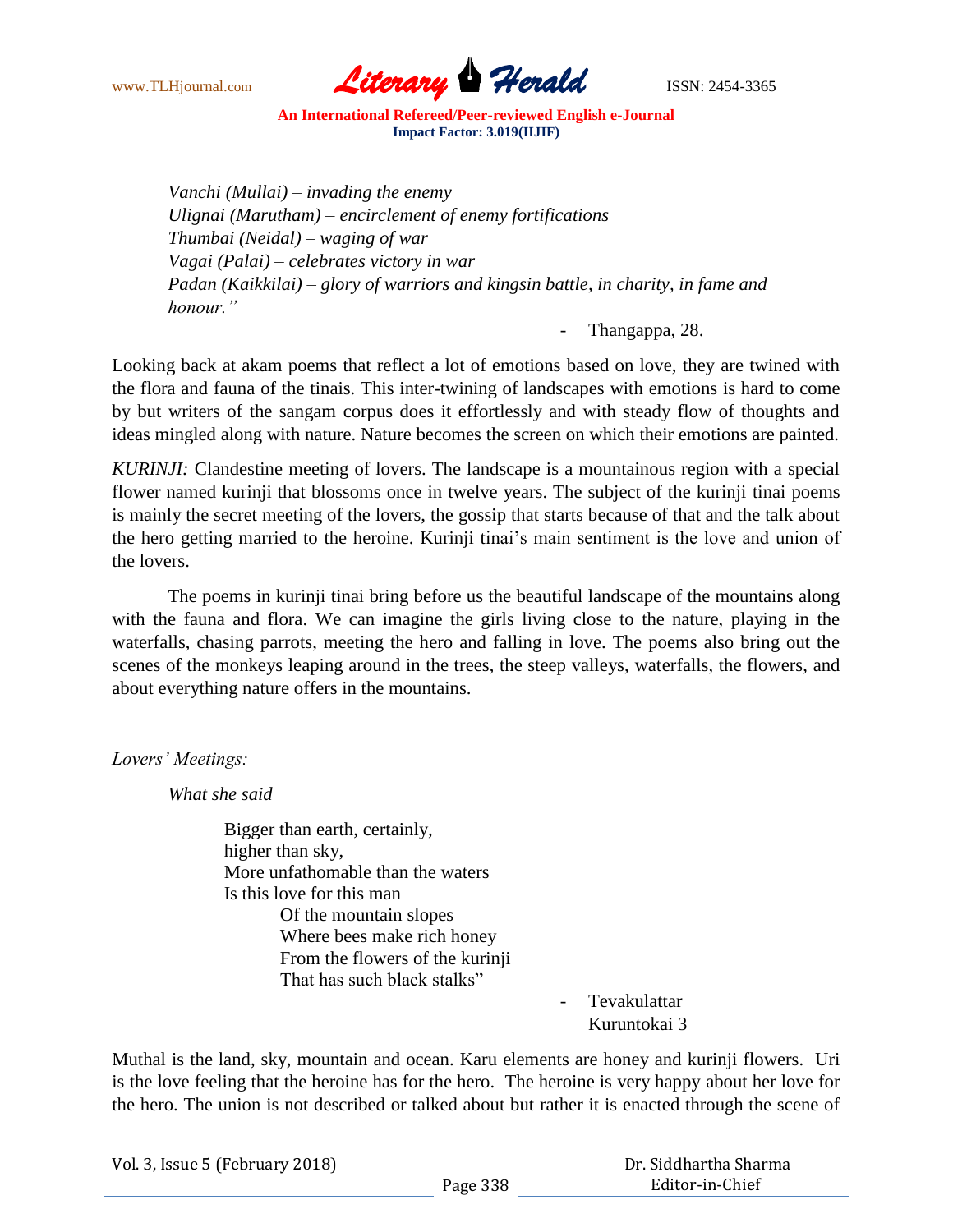

the bees making honey from the flowers of kurinji. There is a hidden metaphor in this as the description of the flower that blooms in twelve years to that of the heroine.

*What she said*

Only the thief was there, no one else. And if he should lie, what can I do? There was only A thin-legged heron standing On legs yellow as millet stems And looking For lampreys In the running water When he took me."

- Kapilar Kuruntokai 25

The poem speaks of clandestine love of the lovers. The heroine reveals that no one was there except the heron which stood as witness when the hero took the heroine.

*NEYTHAL:* seashore and the adjoining lands. The name of the god is Varunan. This thinai describes the pangs of separation of the lovers and the background location is seashore, full of sandy soil. The place is filled with 'punnai' trees, crocodiles and sharks. The inhabitants are the fisher folks who go deep into the sea to catch fish. The subject is often separation, during which the heroine believes that her lover has abandoned her. Occasionally, neythal poems concern the journey of the hero along the beach in his chariot as he comes to see his beloved. The time is afternoon, evening or occasionally night. Anxious waiting is the theme of neythal. The situations could be pre-marital or post-marital.

*What she said*

The fishermen who go From the little town in the seaside groves Into the sea Wait in the thick shade of the blue laurel tree, Looking for the right time To enter the cold wide waters, Spreading and drying meanwhile their nets With many eyes and knots, In the sea side of my man. If only someone would go to him And tell him, "If mother should ever hear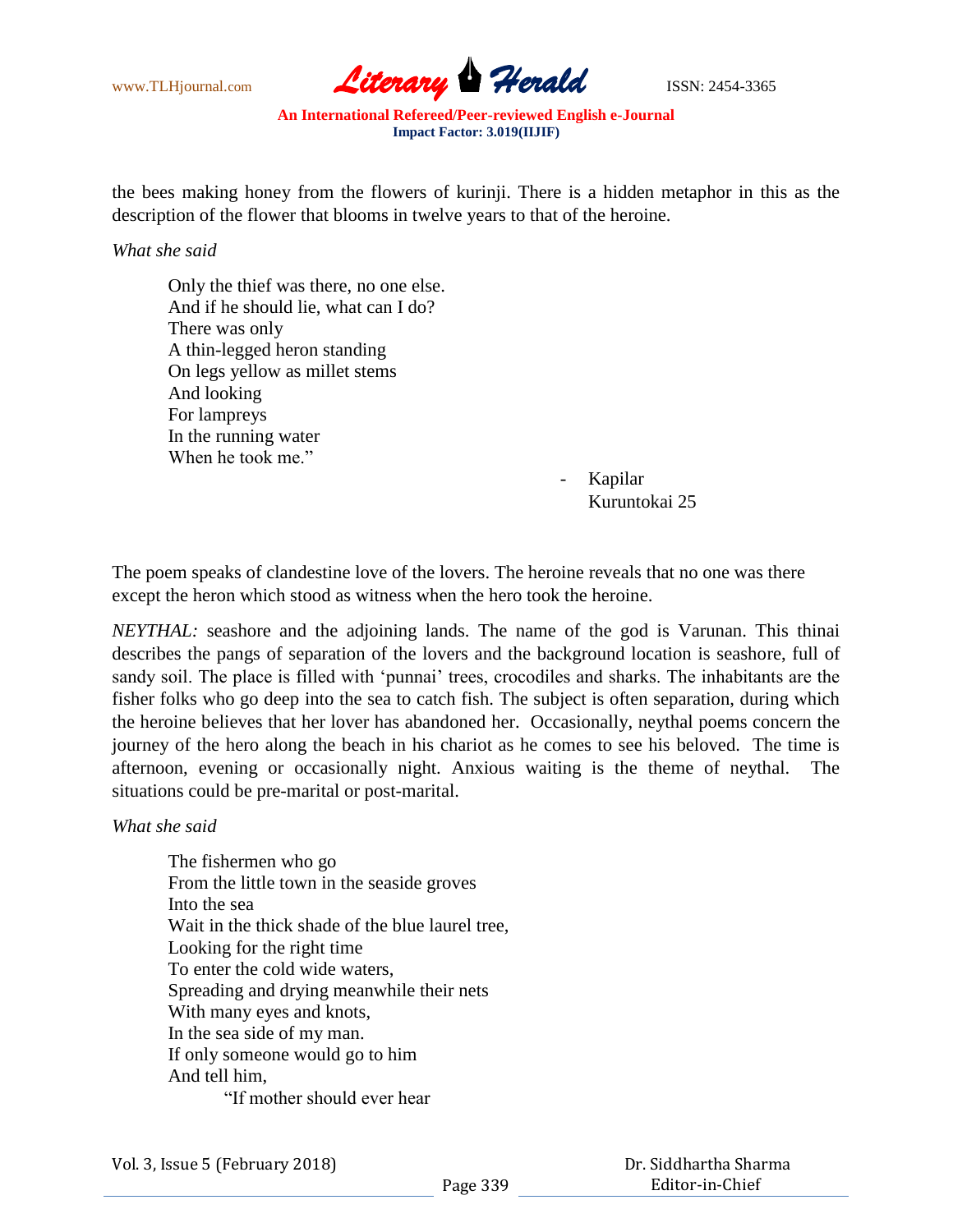

The scandal about us, it would be hard for me To live here," May be he'll take me then, Through these places where The salt merchants trading in white rocksalt Wake up the cows sleeping on the long road As they crunch their carts through the sands, Their loud wheels Scaring the black-legged white heron in the fields, To his hometown Surrounded by salt pans?"

- Ammunvanar Narrinai, 4

The hero is looking for the right opportunity to unite with the heroine, just like the fishermen are waiting for the right moment to enter into the sea. The herons fearing the sounds of the salt wagons and fleeing away, is like the heroine fearing gossips and scandals that will rise in town. The sounds of the grinding wheels are the gossips and scandals.

*PALAI* – The lovers journey through the wilderness. It is the opposite of Kurinji. The goddess for this region is Kotravai. It is a parched wasteland or desert and the time associated is noon in the scorching summer .Elephants, tiger or wolf wander there and nothing but cactus can be seen in this desert area. The bandits steal things from the travelers for their food and other needs. The hero sets out across the wilderness to elope with his beloved, or, if he's unaccompanied, to make enough money to marry her on his return. Occasionally the hero is married and undertakes a journey for business purposes, or for some god. The time is midday and the season is summer. Separation of the lovers is the theme of Palai. The situations could be pre-marital or postmarital.

*What the passersby said*

*To the lover eloping with the girl*

The sun is down listen to that sound. don"t go there with your girl, she"s like a young she-elephant. Forest bandits are at the fence, long ringed lances gripped as in the heat of battle, signaling with drum-taps, now,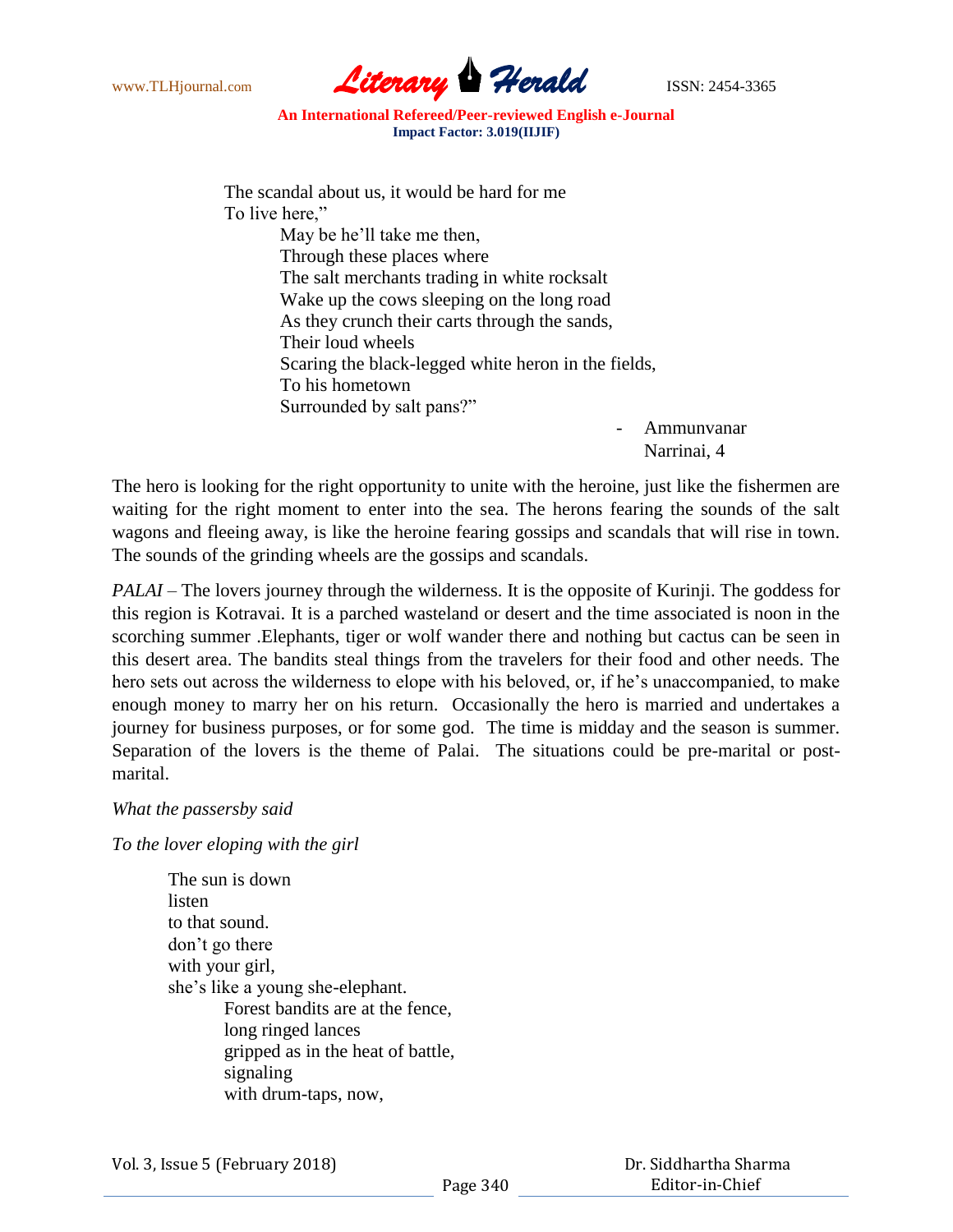

and now again, the coming of the traders."

> - Uraiyur Mutukorran Kuruntokai 390

The karu in this poem are elephant and wasteland robbers. The muthal is the forest. The passersby are warning the hero who is eloping with the girl about the dangers of the forest and ask them not to leave at the moment but to wait till dawn.

*MULLAI:* Forest and adjoining lands; Patient waiting and happiness after marriage. Jasmine is the typical flower of this land. It is also the Karupporul of the region. Patient waiting and sustained hope of the heroine during separation is symbolized through this flower. In Kalavu she waits for the hero to arrange for the marriage and in Karpu, she waits for the hero to return back from his journey. The coming of the rainy season is intimately connected with the lover"s return. Mayon is the dark god of this region.

### *What her girl friend said*

To her lover on his return Melt all the butter From all the cows of the cowherds In the woods of Nalli has strong chariots, Mix it With the steaming rice From the dense white paddy Of Tonti fields, Heap them In seven bowls And offer it all to that crow That cawed those good omens Bringing guests And an end to the grief That has been wasting my girl's arms. Even so, The offering would still be too little.

# - Kakkai Patiniyar Naccekkaiyar Kuruntokai 210

Muthal is the forest. Even if we had offered seven pots full of cooked hot, white rice, got from all the paddy grown in Thondi city, mixed with ghee from the milk of many cows of the cattle herders in the forest of Nalli with sturdy chariots, it would have just been a small reward for the crow that called out the good omen that brought the hero and ended the distress that made the heroine"s thick arms become thin.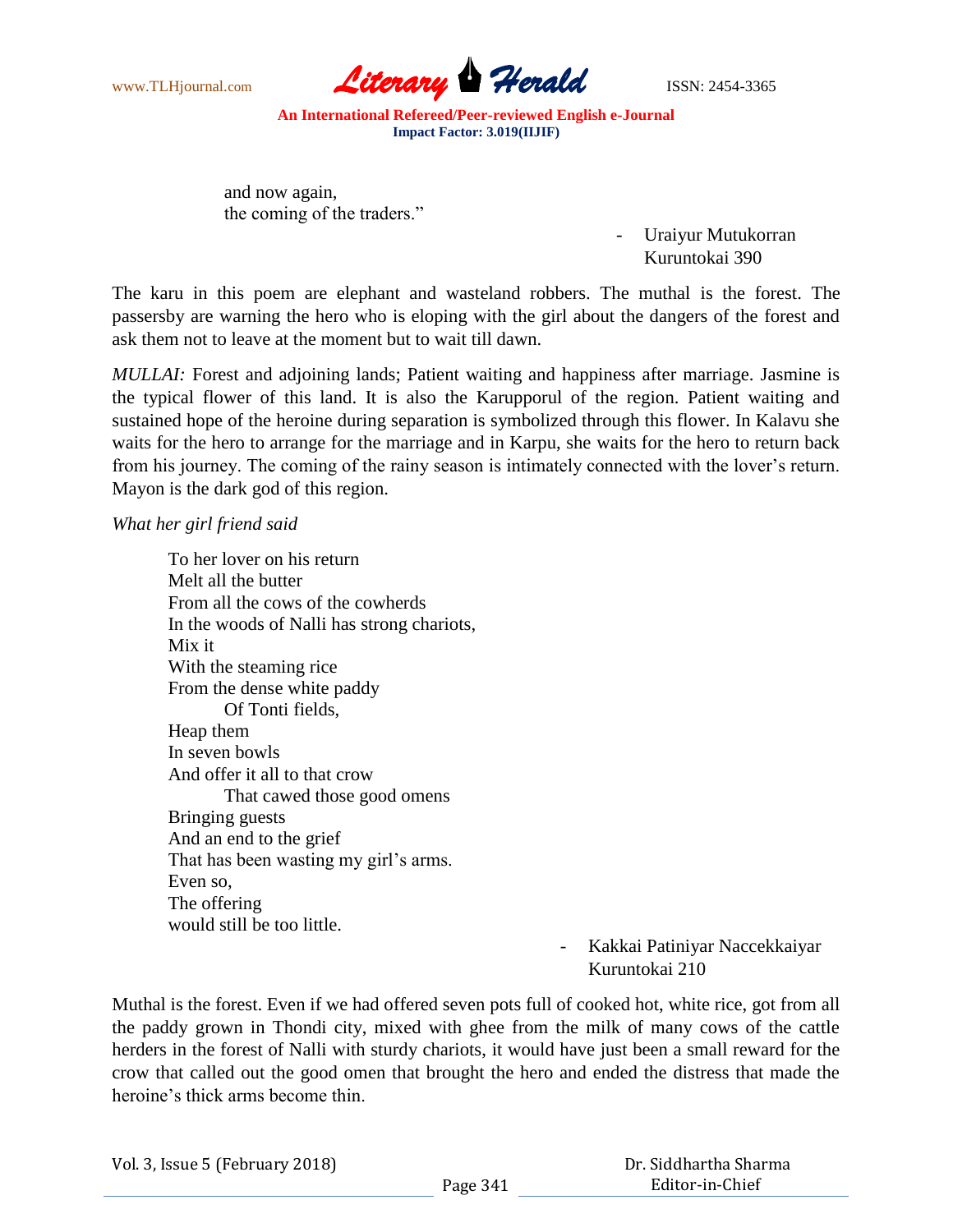

*MARUTHAM:* The lover's unfaithfulness after marriage. The tinai is named after the flowering tree martham in this region. The god of this landscape is Indran. After marriage and usually after the couple have a child, the hero leaves his wife and begins to live with courtesans. The time is day. Lover's infidelity and the beloved woman's resentment are the themes in marutham.

The situations are post-marital. The event narrated is the fight and the mental conflict that takes place between the lovers at early morning time before sunrise. It is agricultural pasture lands with mango trees and ponds brimming with water. The fresh water fish and water buffaloes are in abundance here. Agriculture is the main occupation of the people residing here.

*What she said*

In his country, Spotted crabs Born in their mother's death Grow up with crocodiles That devour their young. Why is he here now? And why does he Take those women, A jangle of golden bangles As they made love, Only to leave them?

**Orampokiyar** Ainkurunuru, 24

The poem is about infidelity which is set in the fertile, watered countryside. The spotted crabs and crocodiles kill and eat their loved ones when they were responsible for protecting and caring for it. The case of the hero is similar to it when leaves them and goes.

The inter mingling of emotions with the five different landscapes show the various traits of love. The specific culture of the occupants along with personal details is depicted alongside love in the poems of the sangam corpus. The embedded framework of feelings painted through imageries makes it outstanding and deem it an extraordinary status in the poetic world.

*What she said*

The bare root of the bean is pink Like the leg of a jungle hen, And herds of deer attack its overripe pods. For the harshness Of this season of morning dew There is no cure But the breast of my man.